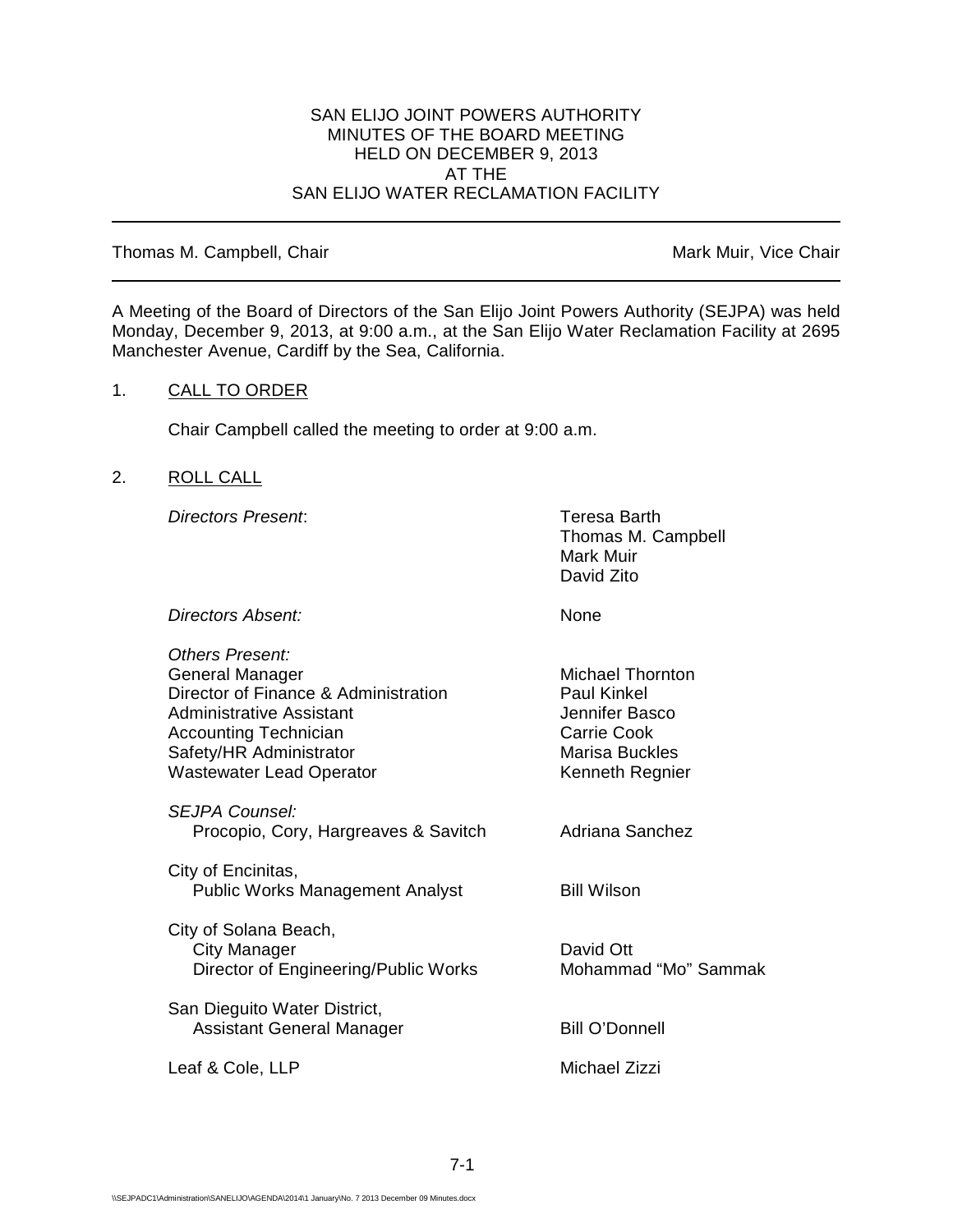# 3. PLEDGE OF ALLEGIANCE

General Manager Thornton led the Pledge of Allegiance.

#### 4. ORAL COMMUNICATIONS

None

## 5. PRESENTATION OF AWARDS

The General Manager recognized Kenneth Regnier, Wastewater Lead Operator, for 21 years of service, and announced to the Board of Directors that Mr. Regnier will be retiring at the end of this month. On behalf of the Board of Directors, Chair Campbell thanked Mr. Regnier for his service to the agency and wished him continued success.

## 6. CONSENT CALENDAR

Moved by Vice Chair Muir and seconded by Board Member Zito to approve the Consent Calendar.

Motion carried with unanimous vote of approval.

Consent Calendar:

| Agenda Item No. 7  | Approval of Minutes for the November 12, 2013 meeting                           |
|--------------------|---------------------------------------------------------------------------------|
| Agenda Item No. 8  | Approval for Payment of Warrants and<br>Monthly<br><b>Investment Report</b>     |
| Agenda Item No. 9  | San Elijo Water Reclamation Facility Treated Effluent<br>Flows - Monthly Report |
| Agenda Item No. 10 | San Elijo Joint Powers Authority Recycled Water Program<br>- Monthly Report     |

#### 11. ITEMS REMOVED FROM CONSENT CALENDAR

None

# 12. SAN ELIJO JOINT POWERS AUTHORITY ANNUAL AUDIT

Paul Kinkel, Director of Finance/Administration presented the 2012-13 Fiscal Year Audit and introduced Mike Zizzi from Leaf & Cole, LLP to give an overview of the audit findings. Leaf & Cole, LLP is in the third year of a four year contract to provide audit services for the SEJPA. Mr. Zizzi stated that the SEJPA's financial statements are in conformity with accounting principles generally accepted in the United States of America, as well as the State Controller's Minimum Auditing Requirements for California Special Districts.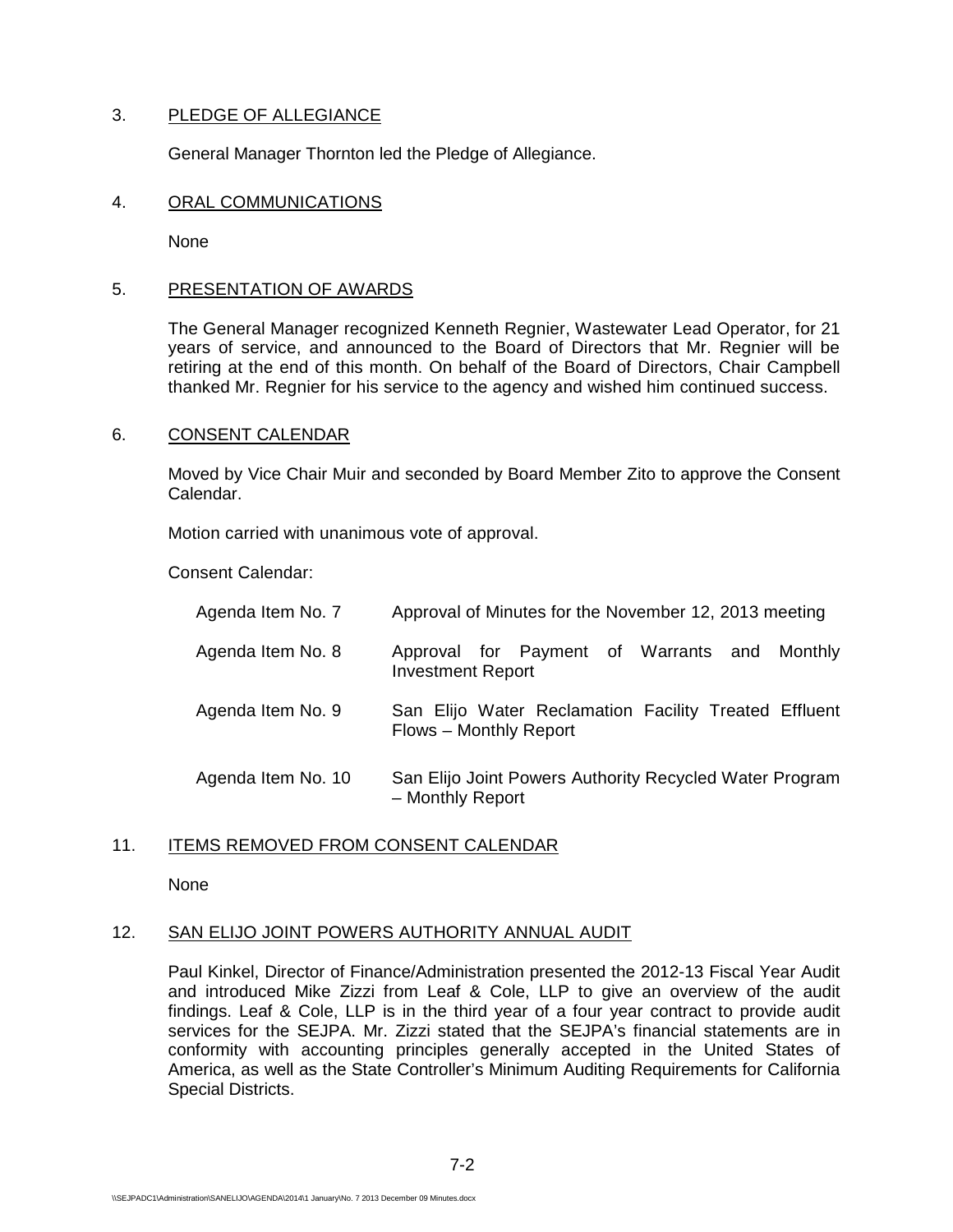Mike Zizzi stated that there were no significant difficulties or disagreements with management in performing and completing the audit. The list of adjustments made during the audit process were due to the reconciliation of certain accounts during the audit process and the restatement of the Bond Issuance Costs in accordance with Government Accounting Standards Board No. 65, "Items Previously Reported as Assets and Liabilities" where certain debt issuance costs are expensed when incurred rather than amortized over the life of the bond. Mr. Zizzi concluded his presentation with a review of the financials and statement of cash flows, and then answered Board Member questions.

Moved by Vice Chair Muir and seconded by Board Member Barth to:

1. Accept and file the 2012-13 Fiscal Year Audit for the San Elijo Joint Powers Authority.

Motion carried with unanimous vote of approval.

# 13. CALIFORNIA SANITATION RISK MANAGEMENT AUTHORITY (CSRMA) RISK CONTROL AUDIT

General Manager Thornton reported to the Board of Directors that the SEJPA is a member of the CSRMA, a risk-pooling self-insurance authority. The CSRMA provides a variety of audits that assist members in identifying and addressing loss exposures, as well as providing recommendations for risk management. The General Manager stated that through a recent CSRMA risk control audit, the SEJPA scored high for its control loss practices and procedures. However the audit did identify areas of potential improvement and staff worked with CSRMA to develop implementable action items. These action items were: (1) develop a fall protection policy; (2) review job descriptions and the employee handbook for employment law compliance; (3) develop a survey to capture employee opinions and attitudes on safe work practices, areas of risk, and risk mitigation; and (4) evaluate SEJPA's network and SCADA system for external vulnerabilities. The General Manager noted that the evaluation of the network and SCADA system is currently underway as part of another project. The remaining action items have an estimated cost to implement of \$7,500.

Moved by Board Member Barth and seconded by Board Member Zito to:

1. Receive and file CSRMA Risk Control Audit.

Motion carried with unanimous vote of approval.

### 14. SAN ELIJO JOINT POWERS AUTHORITY (SEJPA) RECYCLED WATER PROGRAM – PROPOSED WHOLESALE AGREEMENT AMENDMENTS

General Manager Thornton presented to the Board of Directors for approval consideration amendments to the existing Recycled Water Wholesale Agreement with the San Dieguito Water District (SDWD) and with the Santa Fe Irrigation District (SFID). The Amendments are for three year terms with cost/price certainty for the first two years, and with the cost/price being adjusted based on cost of service principles for the third year. The amendments were developed in collaboration with staff from SDWD and SFID, and have support for approval at the staff level.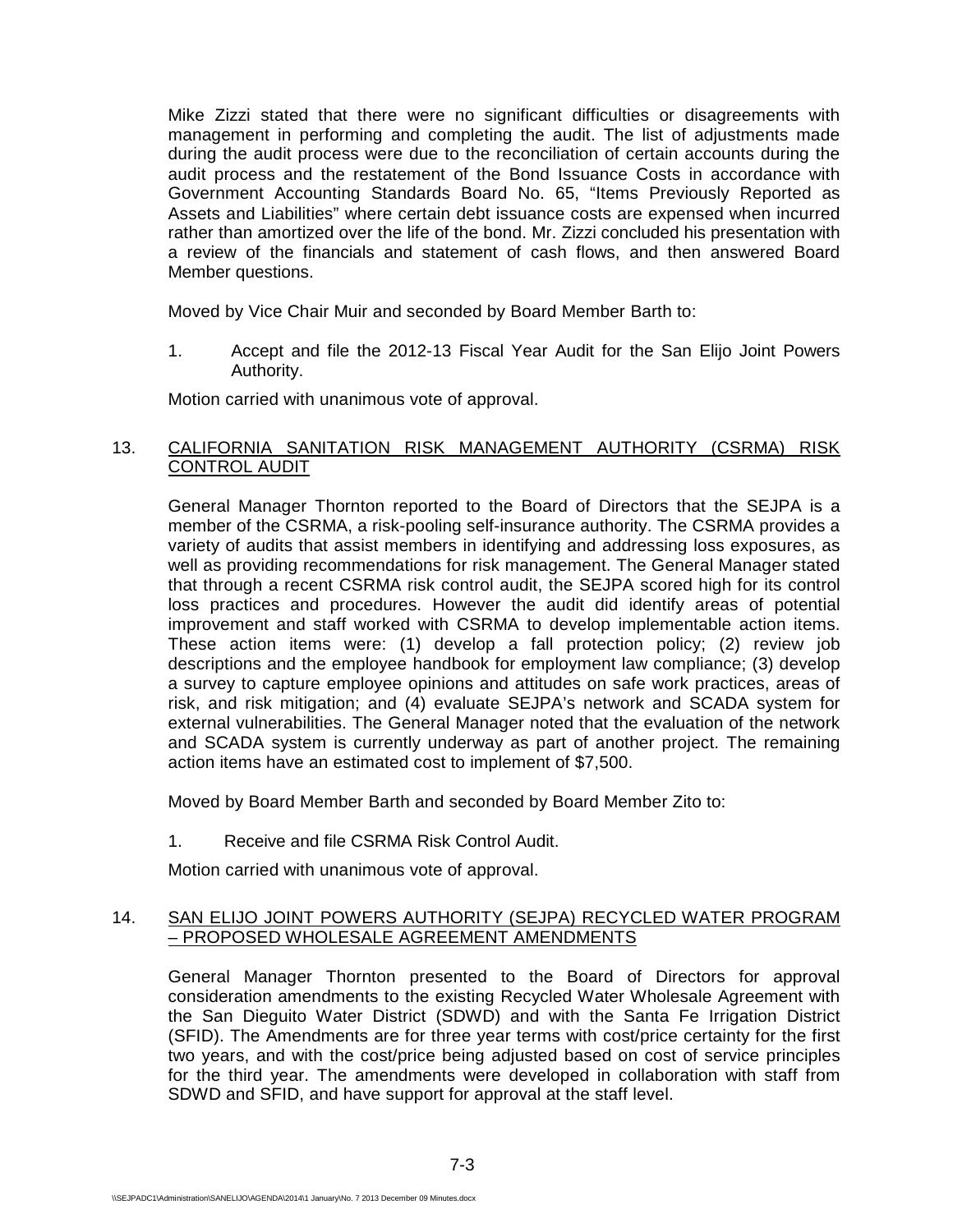Moved by Board Member Barth and seconded by Board Member Zito to:

- 1. Approve and Authorize the General Manager to Execute the Second Amendment to the Agreement for Sale of Reclaimed Water to the San Dieguito Water District by the San Elijo Joint Powers Authority; and
- 2. Approve and Authorize the General Manager to Execute the Fourth Amendment to the Agreement for Sale of Reclaimed Water to the Santa Fe Irrigation District by the San Elijo Joint Powers Authority.

Motion carried with unanimous vote of approval.

# 15. 2013 YEAR IN REVIEW – RECOGNIZING AGENCY ACHIEVEMENTS AND **SUCCESSES**

The General Manager presented highlights of the SEJPA's accomplishments and successes for calendar year 2013. Included in the highlights were the agency's permit compliance record, safety record, and wastewater treatment performance. In addition, the General Manager stated that this is the  $13<sup>th</sup>$  consecutive year without a lost workday due to injury. He recognized the SEJPA's safety committee for its excellent work in creating a culture of safety at the agency. The General Manager then reviewed industry recognition awards that the SEJPA received in 2013 including the California Wastewater Environment Association (CWEA) Safety Award, at both the local and state level. The General Manager concluded his presentation with a review of the capital infrastructure projects that the SEJPA is leading or is partnering with other agencies.

Vice Chair Campbell inquired about any failures in the past year. The General Manager reported on the recent failure of several vital pieces of equipment at the plant and at the Solana Beach Pump Station, and how those events place the agency in a reactionary position. It is the goal of the General Manager to develop a plan to address aging infrastructure.

This memorandum was submitted for information only.

# 16. GENERAL MANAGER'S REPORT

General Manager Thornton stated that he attended several meetings during the past month, including: (1) presenting to the San Dieguito Water District's Board on potable reuse and its potential impacts locally; (2) participating in the San Diego Integrated Regional Water Management meeting; and (3) participating in the WateReuse Board Meeting.

#### 17. GENERAL COUNSEL'S REPORT

Adriana Sanchez reported to the Board of Directors that Governor Jerry Brown signed Senate Bill 751, amending the Ralph M. Brown Act (Government Code § 54950 et seq.) to require the votes of each member of a legislative body of a local agency to be publicly reported.